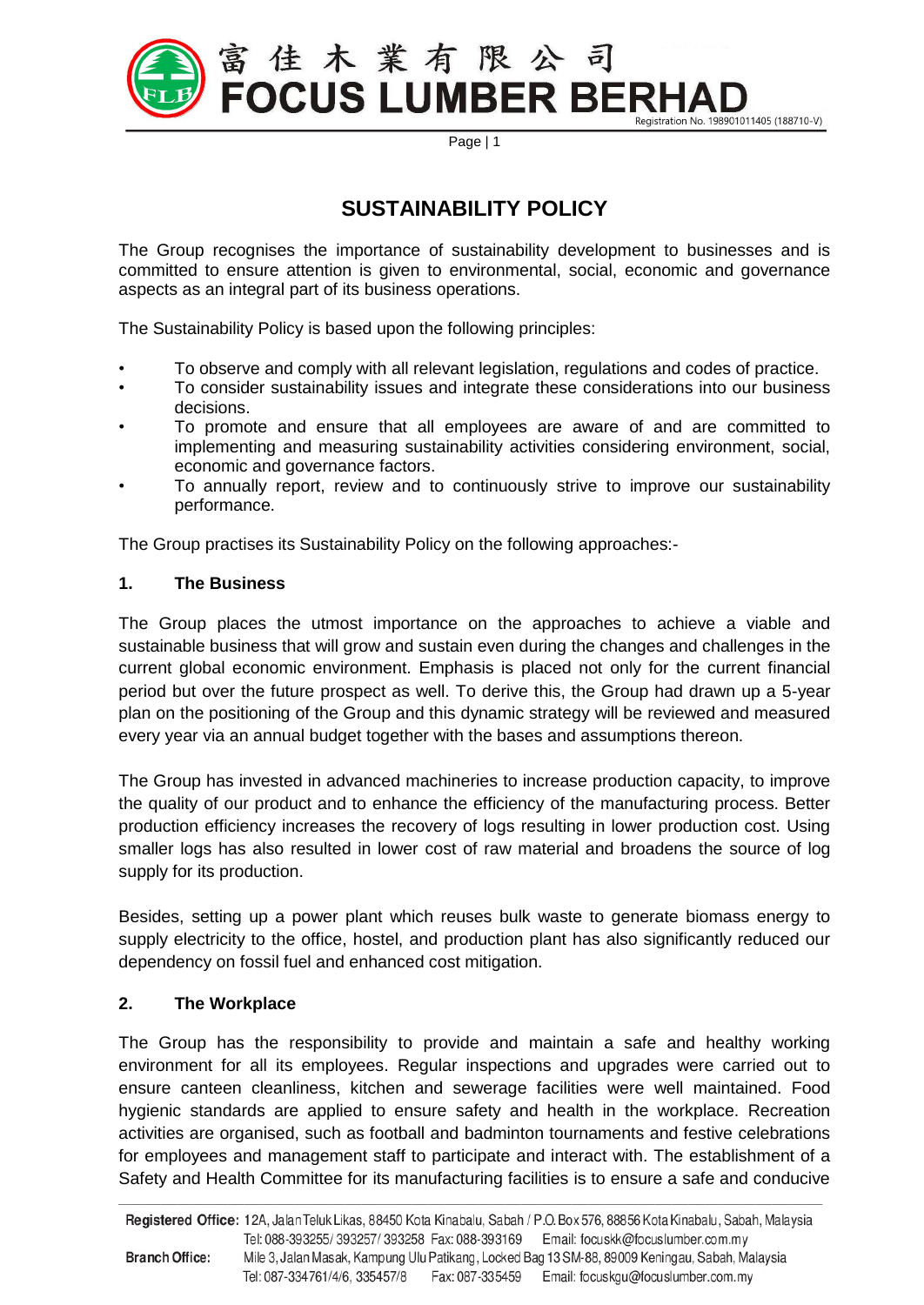

Page | 2

working environment for its employees. The Group also adopts a Diversity Policy which will provide equal opportunities in respect to employment and training, and for its workplace in regardless of age, gender, ethnicity, cultural background or other personal factors. This is to ensure the Company having a diverse mix of skills and talent among employees in order to enhance Company performance and achieve the corporate goals.

In addition, the prevailing COVID-19 pandemic poses threat to lives and livelihood. The Board recognises the priority to protect the health and safety of our employees and to prevent the spread of COVID-19, the Company has implemented strict safety measures as introduced by the Government of Malaysia (i.e. conducting temperature checks for all employees and visitors.

## **3. The Environment**

The Group is committed to reduce environmental impact of its operation and firmly believes in adopting waste management and recycling programs such as the wood waste of which generated from the manufacturing process are used as material for the biomass power plant for regeneration of electricity supply for its operation. The Group is also committed to be in compliance with the relevant laws relating to sustainable forestry, emission standards and plant effluent management.

The Group has complied the following legislations in reducing the environment impacts:-

- (i) Lacey Compliance Verification (LCV) Program in affirming the legality of sourced forest products used in the manufacture of our products, which will give a high level of confidence to our customers of our fulfilment of the requirements of the Lacey Act for the US market.
- (ii) The Group is certified as a CARB Certified Manufacturer by Benchmark Holdings, LLC. The CARB standards regulate formaldehyde emissions from wood products sold in California or used to make finished good for sale in California.
- (iii) JAS Certification for General Plywood under the Law Concerning Standardization and Proper Labelling of Agriculture and Forestry Products (Law No. 175 of 1950) which is granted by Benchmark Holdings, LLC.
- (iv) Environmental Quality Act 1974 in handling the wood waste for combustion in the Power Plant Boiler.
- (v) Any other relevant act and compliance.

## **4. The Community**

The Group has been contributing to the community by donating to the needy and contributing to the charitable events organised by the governmental and private organisations.

Registered Office: 12A, Jalan Teluk Likas, 88450 Kota Kinabalu, Sabah / P.O. Box 576, 88856 Kota Kinabalu, Sabah, Malaysia Tel: 088-393255/393257/393258 Fax: 088-393169 Email: focuskk@focuslumber.com.my Mile 3, Jalan Masak, Kampung Ulu Patikang, Locked Bag 13 SM-88, 89009 Keningau, Sabah, Malaysia **Branch Office:** Tel: 087-334761/4/6, 335457/8 Fax: 087-335459 Email: focuskgu@focuslumber.com.my

**\_\_\_\_\_\_\_\_\_\_\_\_\_\_\_\_\_\_\_\_\_\_\_\_\_\_\_\_\_\_\_\_\_\_\_\_\_\_\_\_\_\_\_\_\_\_\_\_\_\_\_\_\_\_\_\_\_\_\_\_\_\_\_\_\_\_\_\_\_\_\_\_\_\_\_\_\_\_\_\_\_\_\_\_**